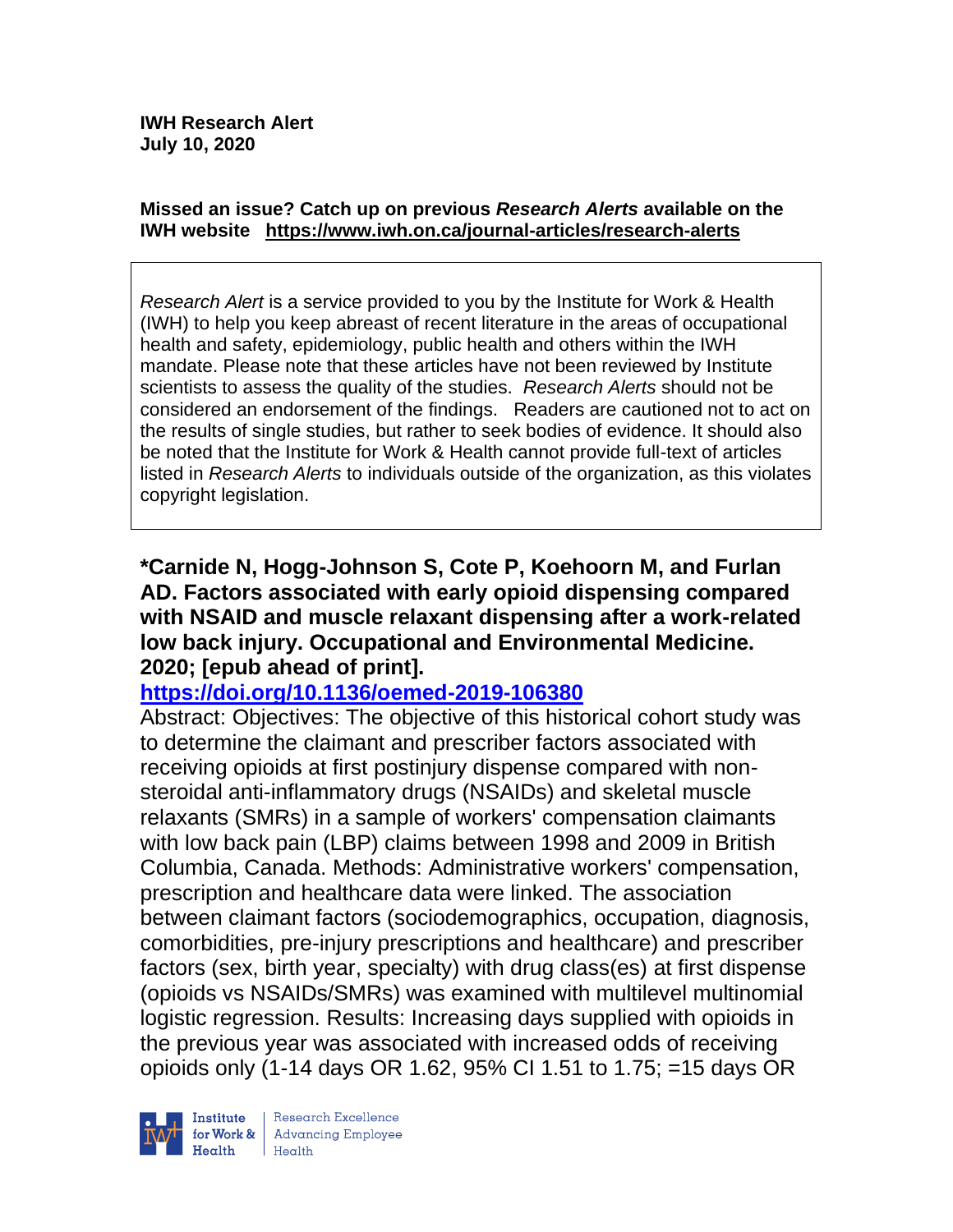5.12, 95% CI 4.65 to 5.64) and opioids with NSAIDs/SMRs (1-14 days OR 1.49, 95% CI 1.39 to 1.60; =15 days OR 2.82, 95% CI 2.56 to 3.12). Other significant claimant factors included: pre-injury dispenses for NSAIDs, SMRs, antidepressants, anticonvulsants and sedative-hypnotics/anxiolytics; International Statistical Classification of Diseases and Related Health Problems, 9th Revision diagnosis; various pre-existing comorbidities; prior physician visits and hospitalisations; and year of injury, age, sex, health authority and occupation. Prescribers accounted for 25%-36% of the variability in the drug class(es) received, but prescriber sex, specialty and birth year did not explain observed between-prescriber variation. Conclusions: During this period in the opioid crisis, early postinjury dispensing was multifactorial, with several claimant factors associated with receiving opioids at first prescription. Prescriber variation in drug class choice appears particularly important, but was not explained by basic prescriber characteristics.

### **\*Fan JK, Sim M, Lilley R, Wong IS, and Smith PM. Sleep disturbances and disability following work-related injury and illness: examining longitudinal relationships across three followup waves. Journal of Sleep Research. 2020; [epub ahead of print].**

# **<https://doi.org/10.1111/jsr.13124>**

Abstract: Despite the high burden of sleep disturbances among the general population, there is limited information on prevalence and impact of poor sleep among injured workers. This study: (a) estimated the prevalence of sleep disturbance following work-related injury; and (b) examined the longitudinal association between sleep disturbances and disability/functioning, accounting for reciprocal relationships and mental illness. Longitudinal survey data were collected from workers' compensation claimants with a time-loss claim in Victoria, Australia ( $N = 700$ ). Surveys were conducted at baseline, 6 months and 12 months. Sleep disturbance was measured using the Patient-Reported Outcomes Measurement Information System (PROMIS) questionnaire. Disability/functioning was based on self-reported activity limitations, participation restrictions and emotional functioning. Path models examined the association between disability/functioning and sleep. Mean sleep disturbance Tscores were 55.2 (SD 11.4) at 6 months, with 36.4% of the sample



 $\begin{tabular}{|l|} Institute & Research Excellence \\ \hline for Work & Advancing Employee \\ Health & Health \\ \end{tabular}$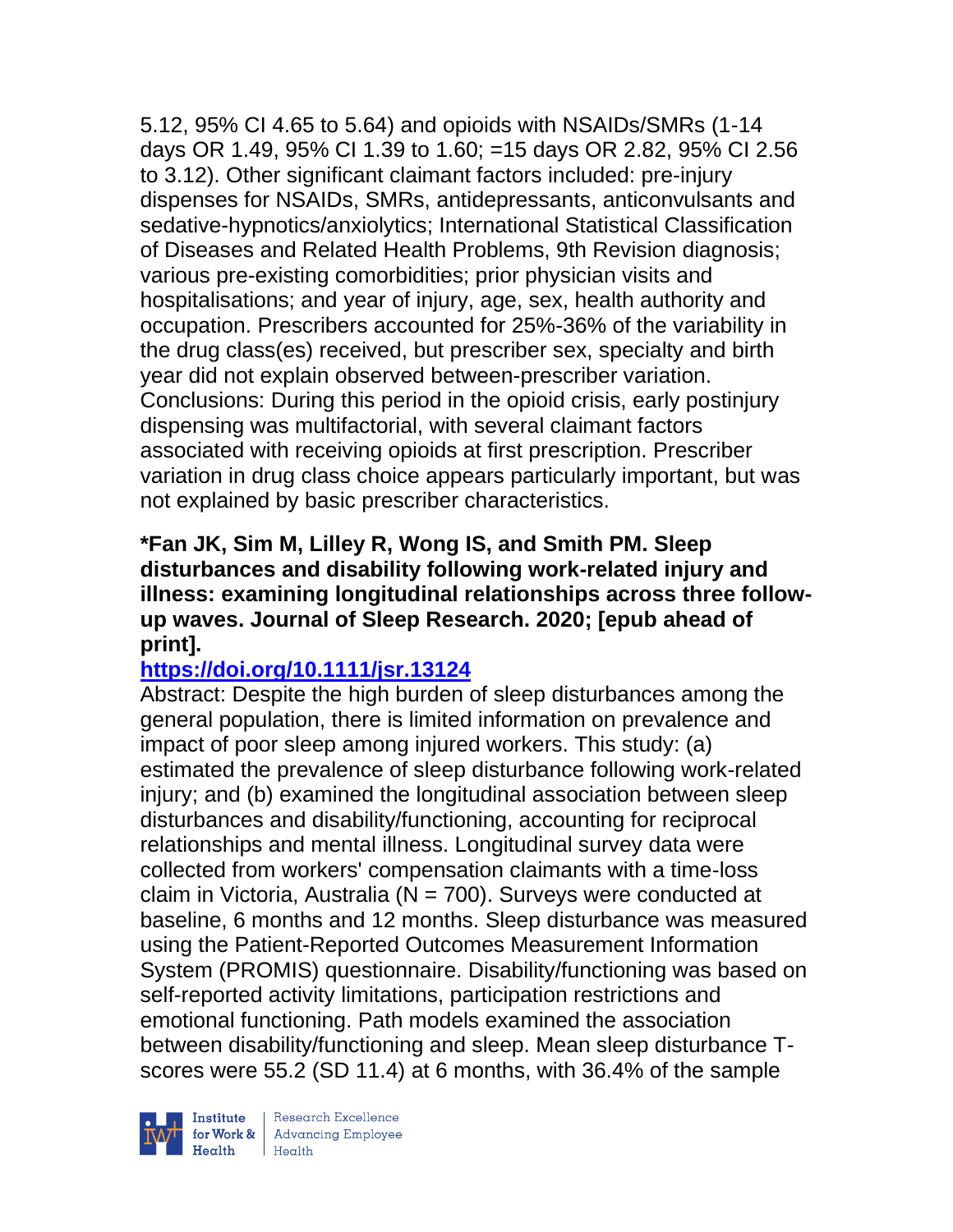having a T-score of 60+. Longitudinal relationships were observed between disability (specifically, emotional functioning) and sleep disturbances across successive follow-up waves. For example, each unit increase in T2 emotional functioning (five-point scale) was associated with a 1.1 unit increase in T3 sleep disturbance (approximately 29-76 scale). Cross-lagged path models found evidence of a reciprocal relationship between disability and sleep, although adjustment for mental illness attenuated the estimates to the null. In conclusion, sleep disturbances are common among workers' compensation claimants with work injuries/illnesses. Given the links between some dimensions of disability, mental health and sleep disturbances, the findings have implications for the development of interventions that target the high prevalence of sleep problems among working populations.

**Anderson G, Frank JW, Naylor CD, Wodchis W, and Feng P. Using socioeconomics to counter health disparities arising from the covid-19 pandemic. British Medical Journal. 2020; 369:m2149.**

**<https://doi.org/10.1136/bmj.m2149> [open access]**

**Baker MG. Nonrelocatable occupations at increased risk during pandemics: United States, 2018. American Journal of Public Health. 2020; 110(8):1126-1132.** 

## **<https://doi.org/10.2105/AJPH.2020.305738>**

Abstract: Objectives. To characterize which occupations in the United States could likely work from home during a pandemic such as COVID-19.Methods. I merged 2018 US Bureau of Labor Statistics (BLS) national employment and wage data with measures ranking the importance of computer use at work and the importance of working with or performing for the public from the BLS O\*NET survey. Results. Approximately 25% (35.6 million) of US workers are employed in occupations (such as technology, administrative, financial, and engineering) that could be done from home; the remaining 75% work in occupations (including health care, manufacturing, retail, and food services) that are challenging to do from home. Conclusions. Most US workers are employed in occupations that cannot be done at home, putting 108.4 million workers at increased risk for adverse health outcomes related to

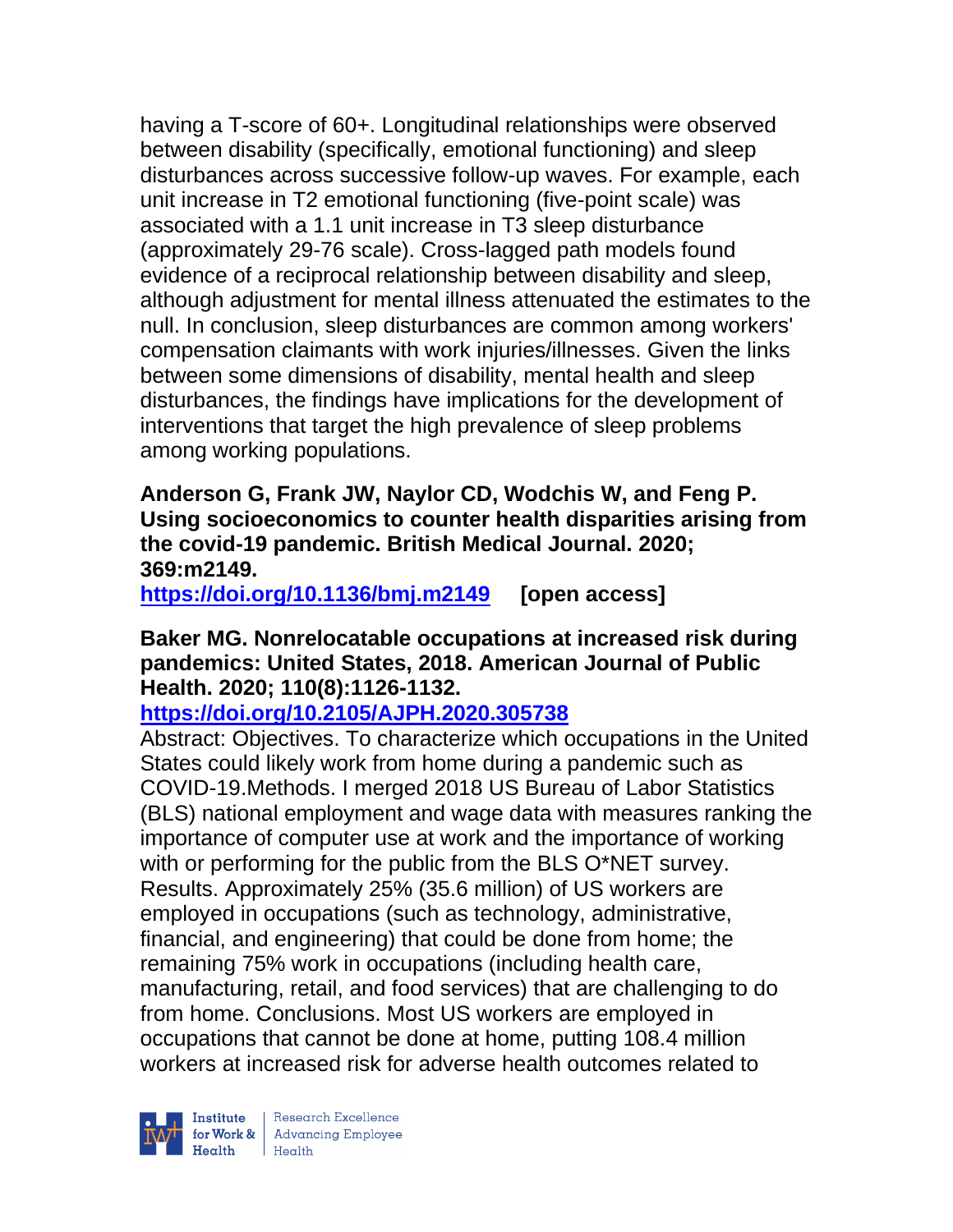working during a pandemic. These workers tend to be lower paid. The stress experienced by lower-income groups, coupled with job insecurity, could result in a large burden of mental health disorders in the United States in addition to increased cases of COVID-19 from workplace transmission

#### **Barnes LA, Eng A, Corbin M, Denison HJ, 't Mannetje A, Haslett S, et al. The prevalence of cardiovascular risk factors in different occupational groups in New Zealand. Annals of Work Exposures and Health. 2020; 64(6):645-658.**

## **<https://doi.org/10.1093/annweh/wxaa040>**

Abstract: OBJECTIVES: Objectives: Although cardiovascular disease (CVD) risk has been shown to differ between occupations, few studies have specifically evaluated the distribution of known CVD risk factors across occupational groups. This study assessed CVD risk factors in a range of occupational groups in New Zealand, stratified by sex and ethnicity. Methods: Two probability-based sample surveys of the general New Zealand adult population  $(2004-2006; n = 3003)$ and of the indigenous people of New Zealand (Maori; 2009-2010;  $n =$ 2107), for which occupational histories and lifestyle factors were collected, were linked with routinely collected health data. Smoking, body mass index, deprivation, diabetes, high blood pressure, and high cholesterol were dichotomized and compared between occupational groups using age-adjusted logistic regression. Results: The prevalence of all known CVD risk factors was greater in the Maori survey than the general population survey, and in males compared with females. In general for men and women in both surveys 'Plant and machine operators and assemblers' and 'Elementary workers' were more likely to experience traditional CVD risk factors, while 'Professionals' were less likely to experience these risk factors. 'Clerks' were more likely to have high blood pressure and male 'Agricultural and fishery workers' in the general survey were less likely to have high cholesterol, but this was not observed in the Maori survey. Male Maori 'Trades workers' were less likely to have high cholesterol and were less obese, while for the general population survey, this was not observed. Conclusions: This study showed differences in the distribution of known CVD risk factors across occupational groups, as well as between ethnic groups and males and females.



| Research Excellence for Work & Advancing Employee<br>Health Health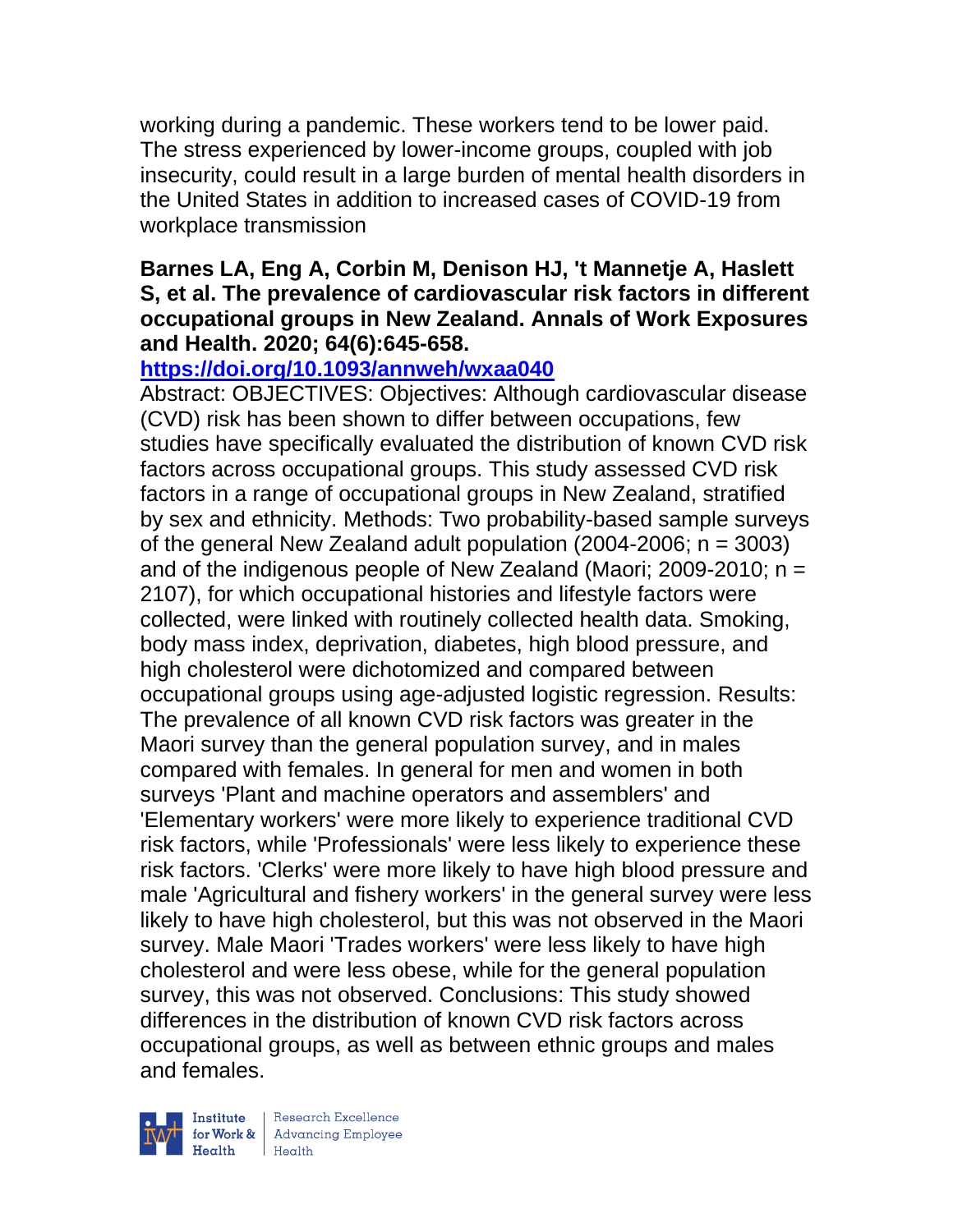#### **Girardi P, Merler E, Ferrante D, Silvestri S, Chellini E, Angelini A, et al. Factors affecting asbestosis mortality among asbestoscement workers in Italy. Annals of Work Exposures and Health. 2020; 64(6):622-635.**

#### **<https://doi.org/10.1093/annweh/wxaa037>**

Abstract: OBJECTIVES: This study was performed with the aim of investigating the temporal patterns and determinants associated with mortality from asbestosis among 21 cohorts of Asbestos-Cement (AC) workers who were heavily exposed to asbestos fibres. METHODS: Mortality for asbestosis was analysed for a cohort of 13 076 Italian AC workers (18.1% women). Individual cumulative asbestos exposure index was calculated by factory and period of work weighting by the different composition of asbestos used (crocidolite, amosite, and chrysotile). Two different approaches to analysis, based on Standardized Mortality Ratios (SMRs) and Age-Period-Cohort (APC) models were applied. RESULTS: Among the considered AC facilities, asbestos exposure was extremely high until the end of the 1970s and, due to the long latency, a peak of asbestosis mortality was observed after the 1990s. Mortality for asbestosis reached extremely high SMR values [SMR: males 508, 95% confidence interval (CI): 446-563; females 1027, 95% CI: 771- 1336]. SMR increased steeply with the increasing values of cumulative asbestos exposure and with Time Since the First Exposure. APC analysis reported a clear age effect with a mortality peak at 75-80 years; the mortality for asbestosis increased in the last three quintiles of the cumulative exposure; calendar period did not have a significant temporal component while the cohort effect disappeared if we included in the model the cumulative exposure to asbestos. CONCLUSIONS: Among heaviest exposed workers, mortality risk for asbestosis began to increase before 50 years of age. Mortality for asbestosis was mainly determined by cumulative exposure to asbestos

**Leuridan G. Bridging the gap between culture and safety in a critical care context: the role of work debate spaces. Safety Science. 2020; 129:104839.**

**<https://doi.org/10.1016/j.ssci.2020.104839>** 

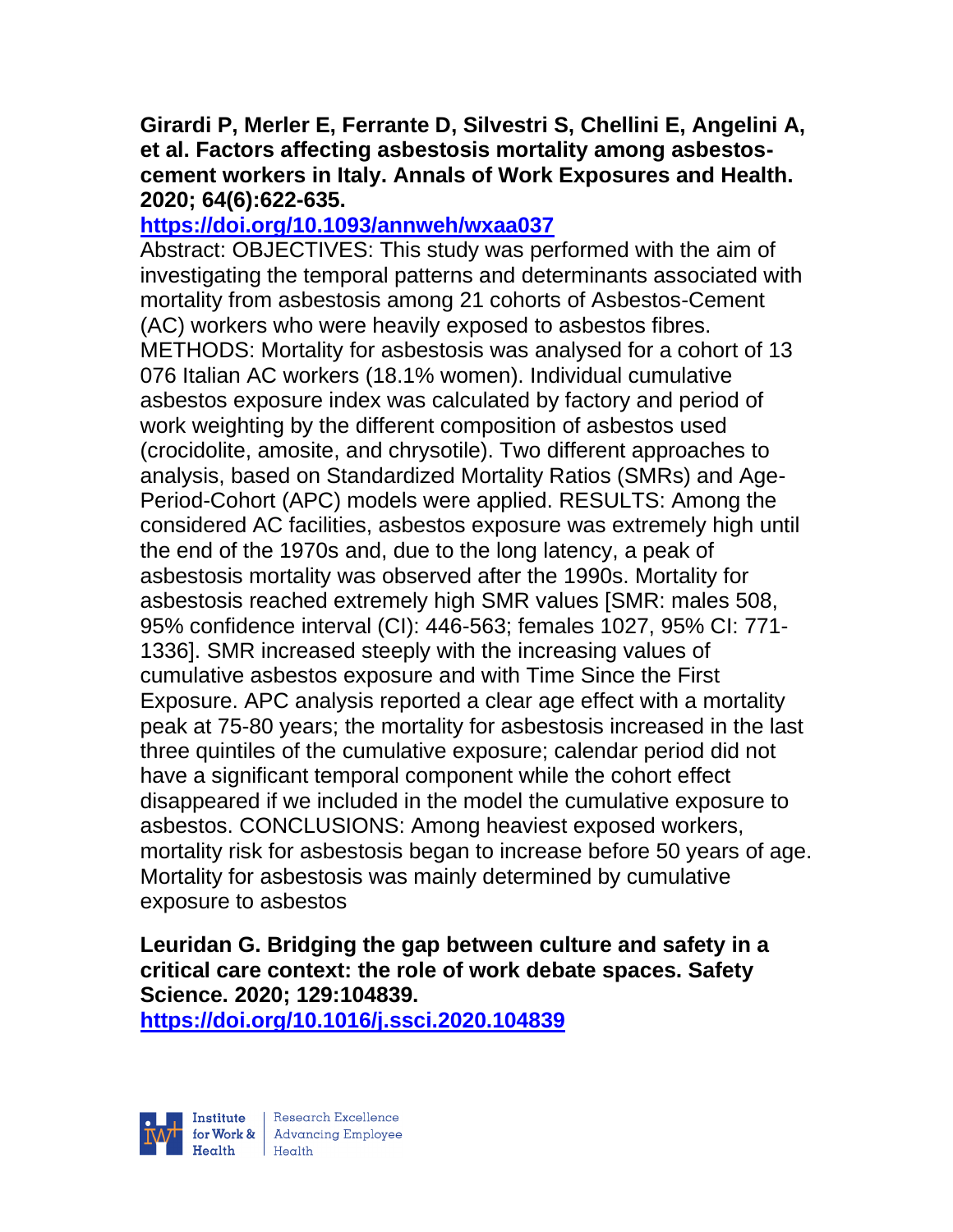**Liden E, Karlsson B, Toren K, and Andersson E. Metabolic syndrome: a risk factor for all-cause disability pension: a prospective study based on the Swedish WOLF cohort. Scandinavian Journal of Work, Environment & Health. 2020; 46(4):402-409.** 

**<https://doi.org/10.5271/sjweh.3881> [open access]** Abstract: Objective The aim was to study the impact of metabolic syndrome on the risk for disability pension among Swedish employees. Methods A working population-based prospective cohort [Work, Lipids and Fibrinogen (WOLF) cohort, N=10 803], was linked to national registry records of all-cause disability pension for the period 1992-2013. Occupational health service data included 1992- 2009 anthropometric measurements, blood samples, and questionnaires. Metabolic syndrome was defined according to International Diabetes Federation criteria, and risk for any all-cause disability pension was analyzed using Cox proportional hazard regression as hazard ratios (HR) with 95% confidence intervals (CI) adjusted for age, sex and other covariates. Results Of the employees, 17.9% (men 21.5%, women 9.7%) met the criteria for metabolic syndrome. The prevalence of all-cause disability pension was 15.2% in men with metabolic syndrome and 7.5% in men without metabolic syndrome; for women, the corresponding results were 23.2% and 12.7%. After adjustment for socio-demographic factors, health behaviors, work-related factors, diabetes, and obesity, the risk for all-cause disability pension among subjects with metabolic syndrome displayed an HR of 1.37 (95% CI 1.18-1.60). Results were similar for men and women. In a subgroup, further adjustment for chronic diseases resulted in an HR of 1.32 (95% CI 1.04-1.68). Conclusion This study demonstrates an increased risk for all-cause disability pension, even after adjustment for other risk factors, among Swedish employees with metabolic syndrome compared to those without at baseline

### **Nelson-Wong E, Gallagher K, Johnson E, Antonioli C, Ferguson A, Harris S, et al. Increasing standing tolerance in office workers with standing-induced back pain. Ergonomics. 2020; 63(7):804- 817.**

**<https://doi.org/10.1080/00140139.2020.1761034>** 

Abstract: Sit-stand desks are popular however many people have



| Research Excellence Institute Research Excellence<br>
for Work & Advancing Employee<br>
Health Health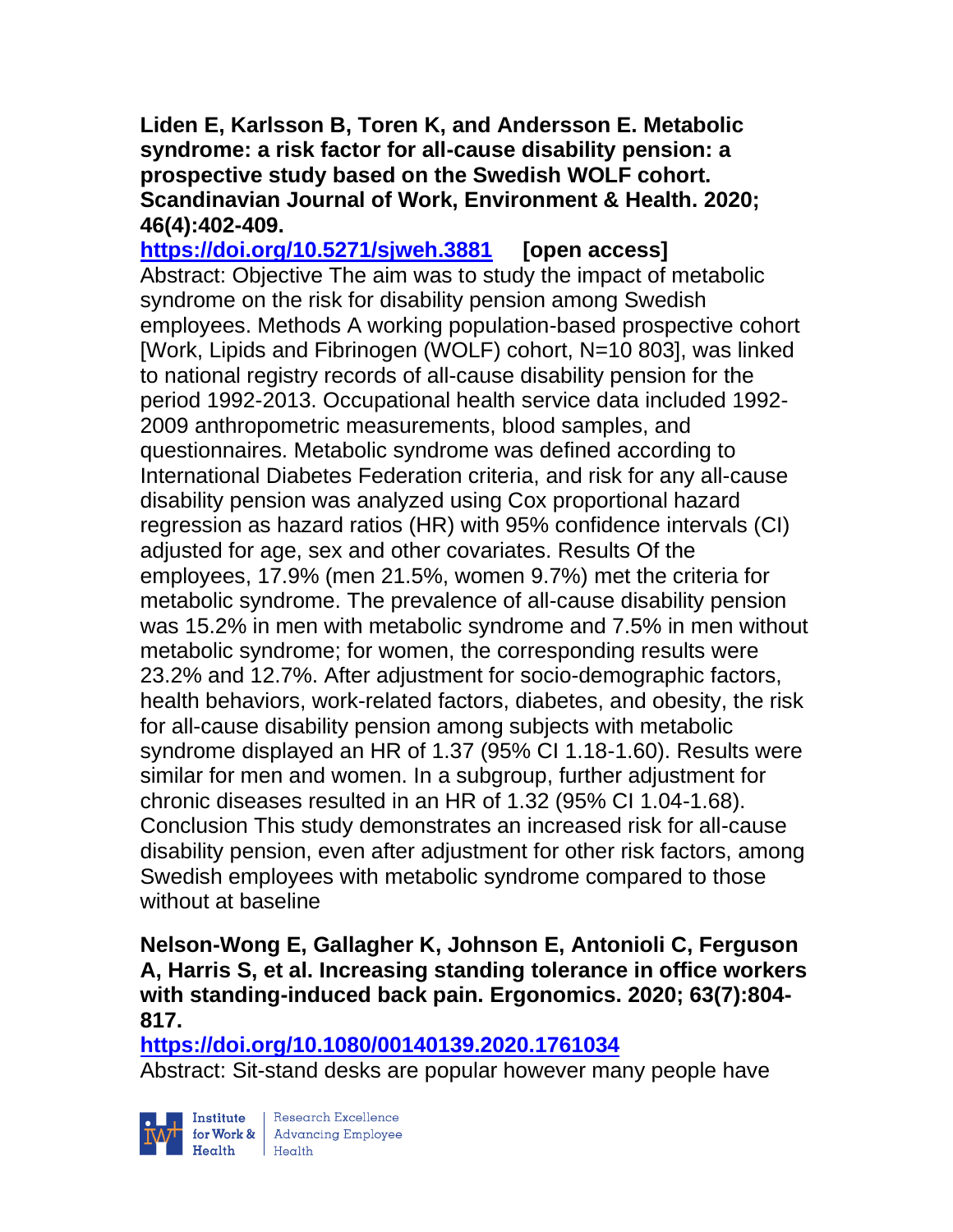standing-induced low back pain (LBP). People with LBP have fewer standing weight shifts compared with back-healthy people. Participants were classified as standing-tolerant or intolerant. Participants were provided sit-stand desks for 12 weeks. Participants were assigned to intervention (graded standing exposure and exercise) or control (no instruction) conditions. Participants reported weekly sitting time and average/worst LBP. Standing weight shifts and LBP were re-assessed post-intervention. All groups decreased sitting time (range: 30-50%) over 12 weeks. Sitting time and average LBP were correlated in all standing-intolerant individuals, worst LBP and sitting time were correlated for intervention group only. All standing-intolerant individuals increased standing weight shifts and decreased LBP after 12-weeks. Standing-intolerant individuals benefitted from 12-weeks of sit-stand desk use regardless of intervention. Motivated individuals with standing-induced LBP may increase standing tolerance with sit-stand desk use. Additional benefits may exist when structured guidance is provided. Practitioner summary: Many people are standing-intolerant due to low back pain (LBP). This lab and field-based study showed some benefits from structured approaches to gradually progress standing time when transitioning to standing work. Using a sit-stand desk for 12 weeks resulted in decreased LBP and sitting time in standing-intolerant people. Abbreviations: LBP: low back pain; OSPAQ: Occupational Sitting and Physical Activity Questionnaire; VAS: visual analog scale; GRF: ground reaction force; WeekVASMAX: worst low back pain reported on visual analog scale for prior week; WeekVASAVE: average low back pain reported on visual analog scale for prior week; ICC: intraclass correlation coefficient; LabVASMAX: worst low back pain reported on visual analog scale during lab-based standing; LabVASAVE: average low back pain reported on visual analog scale during lab-based standing; FvR,L: vertical ground reaction force for right and left force plate; BWSSMALL: small (10-29% body weight) body weight shift; BWSLARGE: large (> 30% body weight) body weight shift; ActivPALSED: ActivePAL data for sedentary time; ActivPALSTND: ActivePAL data for standing time; ANOVA: analysis of variance; Standing Intolerant-INT: standing intolerant participants assigned to intervention condition; Standing Intolerant-CON: standing intolerant participants assigned to control condition; Standing Tolerant-INT: standing tolerant participants assigned to intervention



Institute Research Excellence<br>
for Work & Advancing Employee<br>
Health Health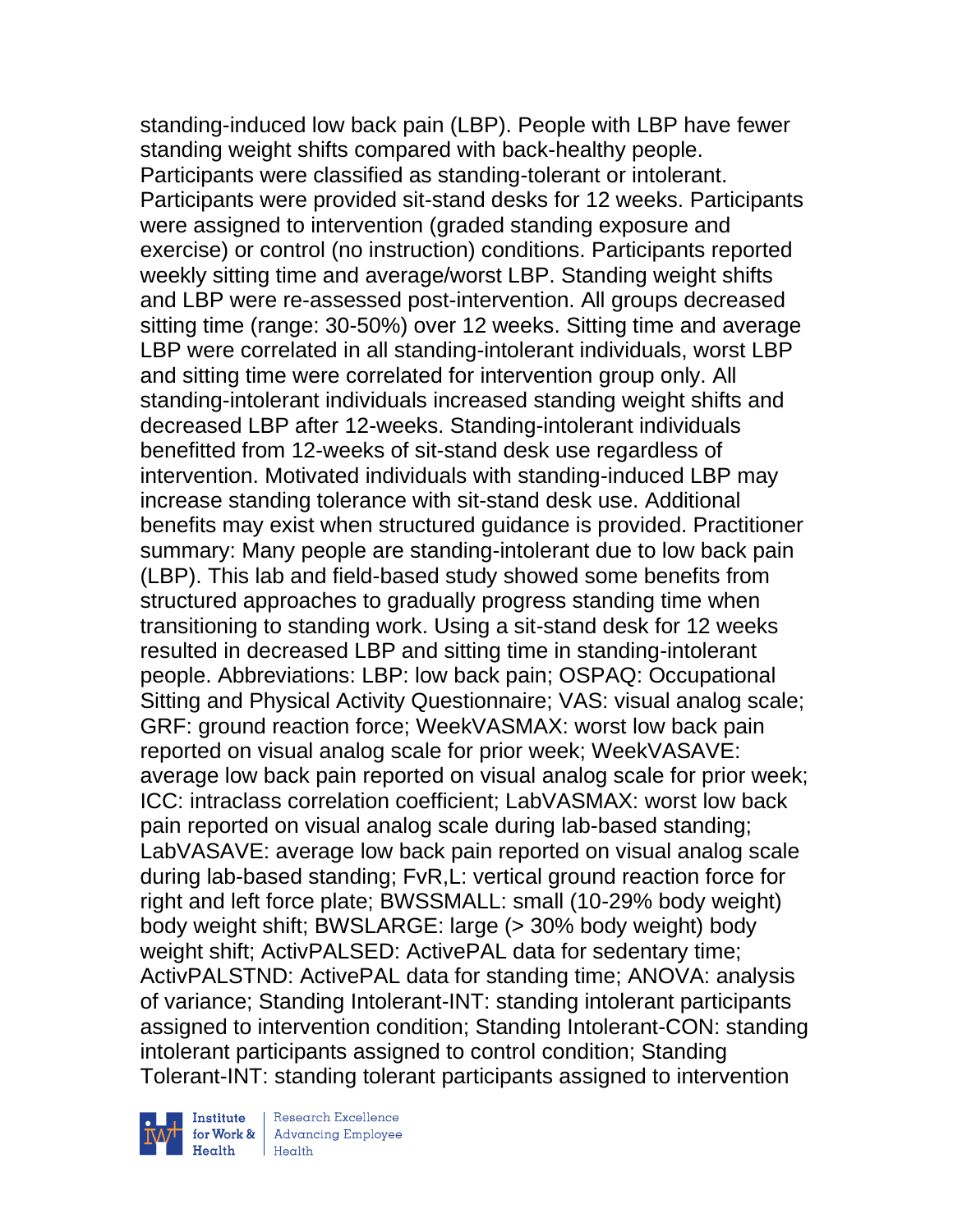condition; Standing Tolerant-CON: standing tolerant participants assigned to control condition; SI: standing intolerant; ST: standing tolerant; INT: intervention; CON: control.

**Richard MC and Durand MJ. Workers age 55 and over working with pain. A descriptive interpretive study. Journal of Occupational Rehabilitation. 2020; 30(2):211-220. <https://doi.org/10.1007/s10926-019-09865-y> [open access]** Abstract: Purpose In most industrialized countries, the share of workers in the age 55+ age group is increasing while there is a shortage of young workers. Although data suggest that at least one in five older workers suffers from chronic musculoskeletal pain, most will continue working despite pain. The objective of this study is to explore factors associated with staying at work for workers with musculoskeletal pain. Methods An interpretive descriptive method was used. Semi-structured individual interviews were conducted. Inclusion criteria were: manual/mixed occupations, persistent musculoskeletal pain, and working 28 h weekly or more. Analysis was performed using themes from the conceptual model created. Results Fourteen participants were included, ages 55-70. They ranged from self-employed individuals to employees of large organizations. For most, the perception of being useful, having peer recognition and feeling that work contributes to health were essential drivers for staying at work. Flexibility at work was deemed essential by all but took various forms. Individual cost of staying at work varied from low to high. Conclusion This study identified both personal and workrelated factors associated with working in the presence of pain. New concept of cost of staying at work appears promising

**Schuring M, Robroek SJW, Carrino L, O'Prinsen AC, Oude Hengel KM, Avendano M, et al. Does reduced employment protection increase the employment disadvantage of workers with low education and poorer health? Journal of Epidemiology and Community Health. 2020; [epub ahead of print]. <https://doi.org/10.1136/jech-2020-213772> [open access]** Abstract: Background: Declines in employment protection may have disproportionate effects on employment opportunities of workers with low education and poorer health. This study investigates the impact of changes in employment protection levels on employment rates



| Research Excellence for Work & Advancing Employee<br>Health Health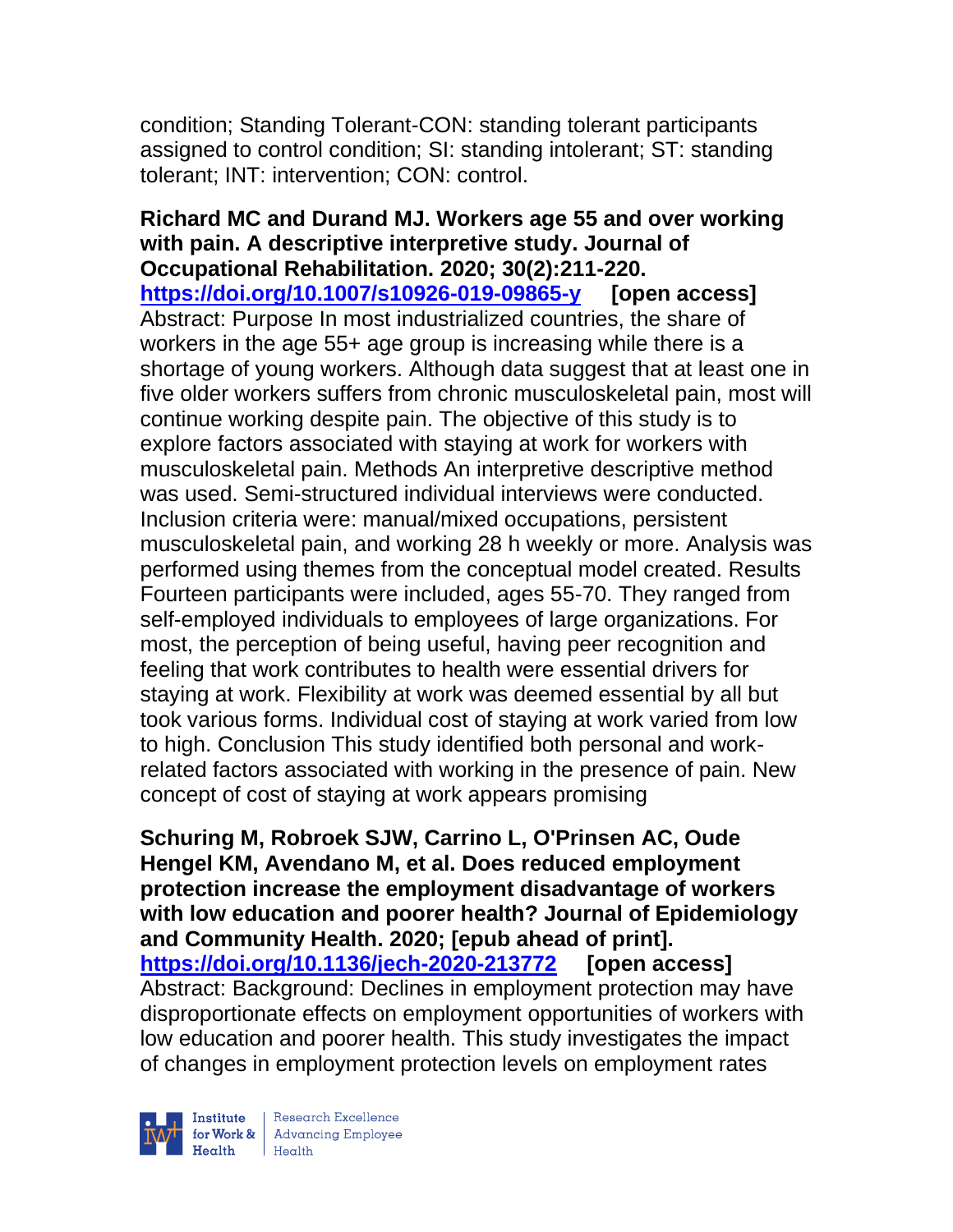according to education and health in 23 European countries. Methods: Data were taken from the 4-year rotating panel European Union Statistics on Income and Living Conditions study. Employed participants aged 29-59 years ( $n = 334$  999) were followed for 1 year over an 11-year period, from 2003 up to 2014. A logistic regression model with country and period fixed effects was used to estimate the association between changes in the Organisation for Economic Cooperation and Development (OECD) employment protection index and labour market outcomes, incorporating interaction terms with education and health. Results: 15 of the 23 countries saw their level of employment protection decline between 2003 and 2014. Reduced employment protection of temporary workers increased odds of early retirement (OR 6.29, 95% CI 3.17 to 12.48) and unemployment (OR 1.37, 95% CI 1.07 to 1.76). Reduced employment protection of permanent workers increased odds of early retirement more among workers in poor health (OR 4.46, 95% CI 2.26 to 8.78) than among workers in good health (OR 2.58, 95% CI 1.30 to 5.10). The impact of reduced employment protection of temporary workers on unemployment was stronger among lower-educated workers (OR 1.47, 95% CI 1.13 to 1.90) than among higher-educated workers (OR 1.21, 95% CI 0.95 to 1.54).Conclusion: Reduced employment protection increased the odds of early exit from paid employment, especially among workers with lower education and poorer health. Employment protection laws may help reduce the employment disadvantage of workers with low education and poorer health.

#### **Spinazze A, Cattaneo A, and Cavallo DM. COVID-19 outbreak in Italy: protecting worker health and the response of the Italian Industrial Hygienists Association. Annals of Work Exposures and Health. 2020; 64(6):559-564.**

**<https://doi.org/10.1093/annweh/wxaa044> [open access]** Abstract: The number of people infected with severe acute respiratory syndrome-coronavirus 2 (SARS-CoV-2), i.e. the virus causing coronavirus disease (COVID-19), is dramatically increasing worldwide to the size of a pandemic. At the time of writing Italy is ranking first among countries both in terms of number of COVID-19 confirmed cases and in terms of number of deaths. Such a wide spread of COVID-19 has led to concern among workers who are facing the risk of becoming infected during the execution of their



Research Excellence for Work & | Advancing Employee Health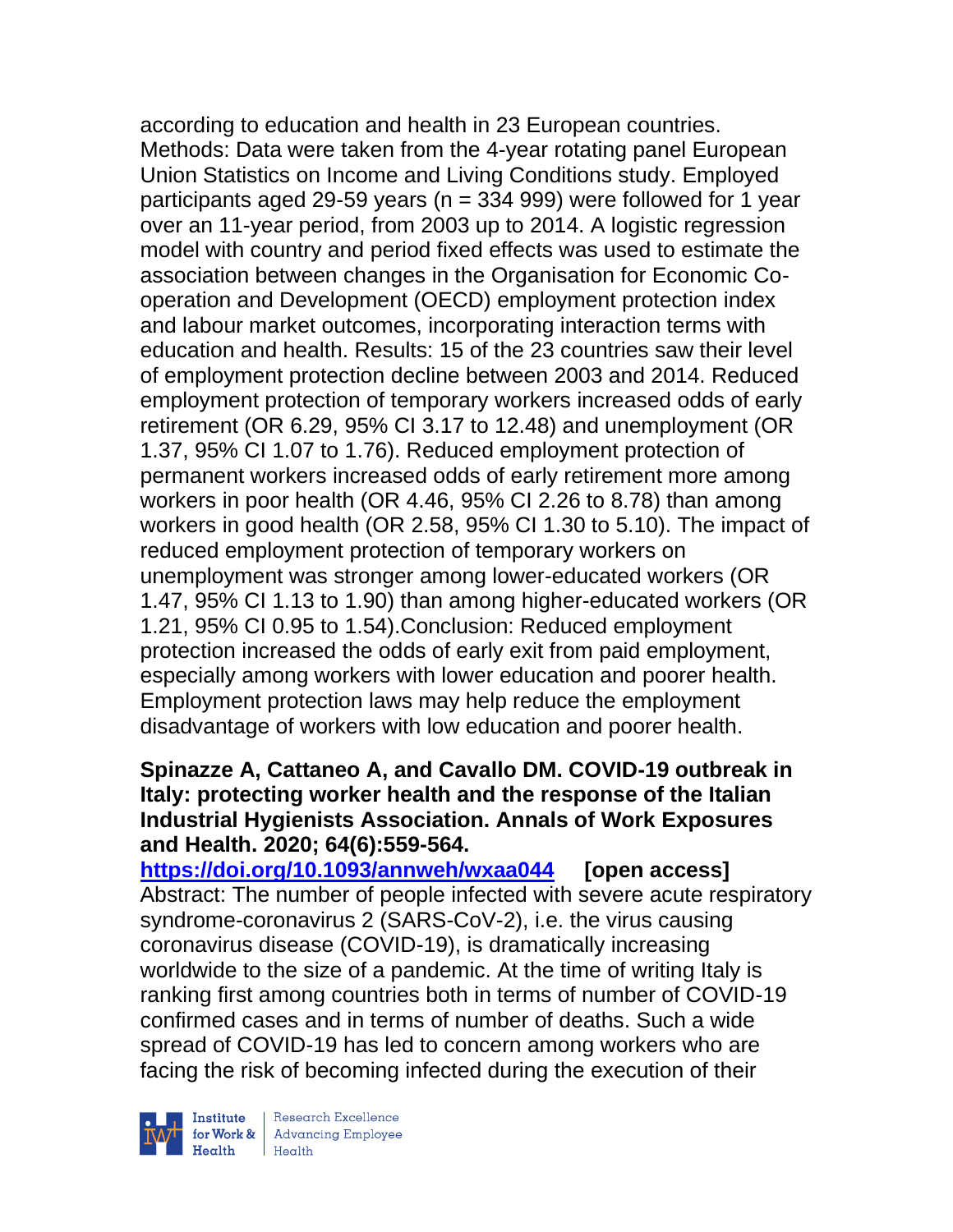duties. We believe it is useful to remark on the need for professional expertise in the field of Occupational Hygiene in this emergency context, in which the indications provided by national and international bodies, the available scientific literature and the legal provisions are constantly and rapidly evolving. It is of fundamental importance that there is an effective analysis of expert inputs, to provide essential guidance to Health, Safety and Environmental managers and other prevention managers in workplaces. In this regard, not only a constant update of the regulatory framework is needed, but also a development and circulation of operational guidance to all the stakeholders to translate general indications into clear operating procedures and implementation tools to be adopted in the workplaces. We believe that the scientific associations in the field of Occupational Hygiene play a crucial role in guiding and assisting prevention professionals. There is considerable expertise in the occupational hygiene and exposure science communities that can help employers and workers to contain and delay the spread of COVID-19. For this reason, the Italian Association of Industrial Hygienists (AIDII-Associazione Italiana degli Igienisti Industriali) published documents containing operational guidelines to provide correct and constantly updated information for: (i) workers employed in essential activities (with low and medium risk of contagion), (ii) health workers and other workers at high or very high risk of contagion, and (iii) for the correct use and handling of personal protective equipment for workers and for the population in general. It is worth pointing out that the documents produced are not intended to replace those produced by authoritative bodies, but to comply with and complete them by reporting an effective summary and further indications about the measures that should be taken in practice under the light of the Italian legislation. At present, the challenge is to produce scientifically sound knowledge, appropriate tools, and effective methodologies, by coordinating the initiatives of different scientific associations, with the final aim to effectively transfer them to employers and workers

**Sundstrup E and Andersen LL. Joint association of physical and psychosocial working conditions with risk of long-term sickness absence: prospective cohort study with register follow-up. Scandinavian Journal of Public Health. 2020; [epub ahead of** 



| Research Excellence Finantium Research Excellence<br>
Finantium Research Employee<br>
Realth Health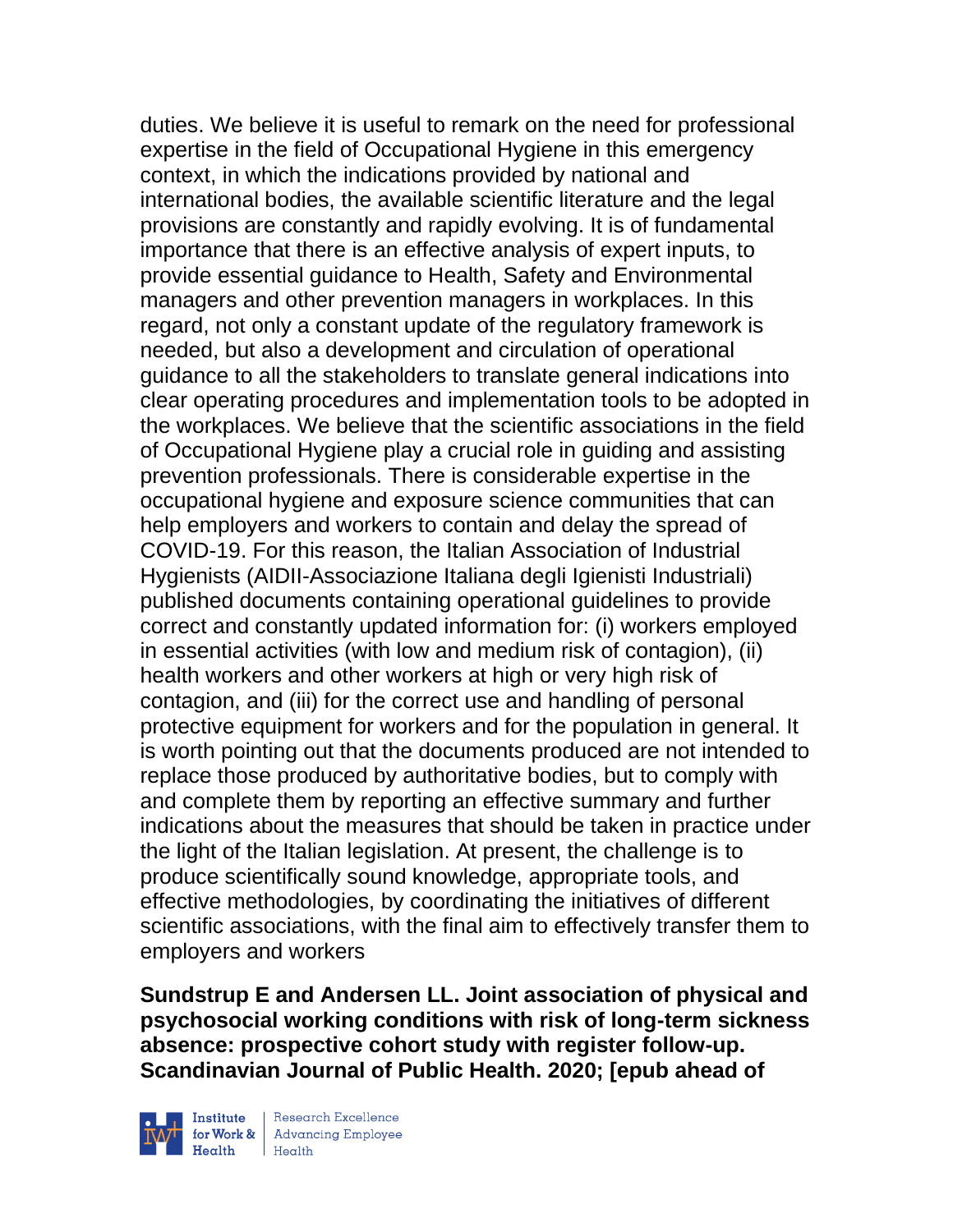# **print].**

# **<https://doi.org/10.1177/1403494820936423>**

Abstract: Aims: The interplay between physical and psychosocial working conditions for the risk of developing poor health is not well understood. This study aimed to determine the joint association of physical and psychosocial working conditions with risk of long-term sickness absence (LTSA) in the general working population. Methods: Based on questionnaire responses about physical working conditions and psychosocial working conditions (influence at work, emotional demands, support from colleagues and support from managers) and two-year prospective follow-up in a national register on social transfer payments, we estimated the risk of incident LTSA of >30 days among 9544 employees without previous LTSA from the Danish Work Environment Cohort Study. The analyses were censored for all events of permanent labour market drop-out (retirement, disability pension, immigration or death) and controlled for potential confounders. Results: In the total cohort, more demanding physical working conditions were associated with risk of LTSA in a dose-response fashion (trend test, p<0.0001). The combination of poor overall psychosocial working conditions (index measure of influence at work, emotional demands, support from managers and support from colleagues) and hard physical working conditions showed the highest risk of LTSA. However, poor overall psychosocial working conditions did not interact with physical working conditions in the risk of LTSA (p=0.9677). Conclusions: The results of this study suggest that workplaces should strive to improve both psychosocial and physical work factors in order to ensure the health of workers

#### **Svinndal EV, Jensen C, and Rise MB. Employees with hearing impairment. A qualitative study exploring managers' experiences. Disability and Rehabilitation. 2020; 42(13):1855- 1862.**

**<https://doi.org/10.1080/09638288.2018.1541101> [open access]**  Abstract: Purpose: Explore managers' experiences regarding employees with hearing impairments. Materials and methods: Individual interviews with ten managers having employees with hearing impairment. The interviews were analyzed using Systematic text condensation. Results: The managers felt great responsibility for

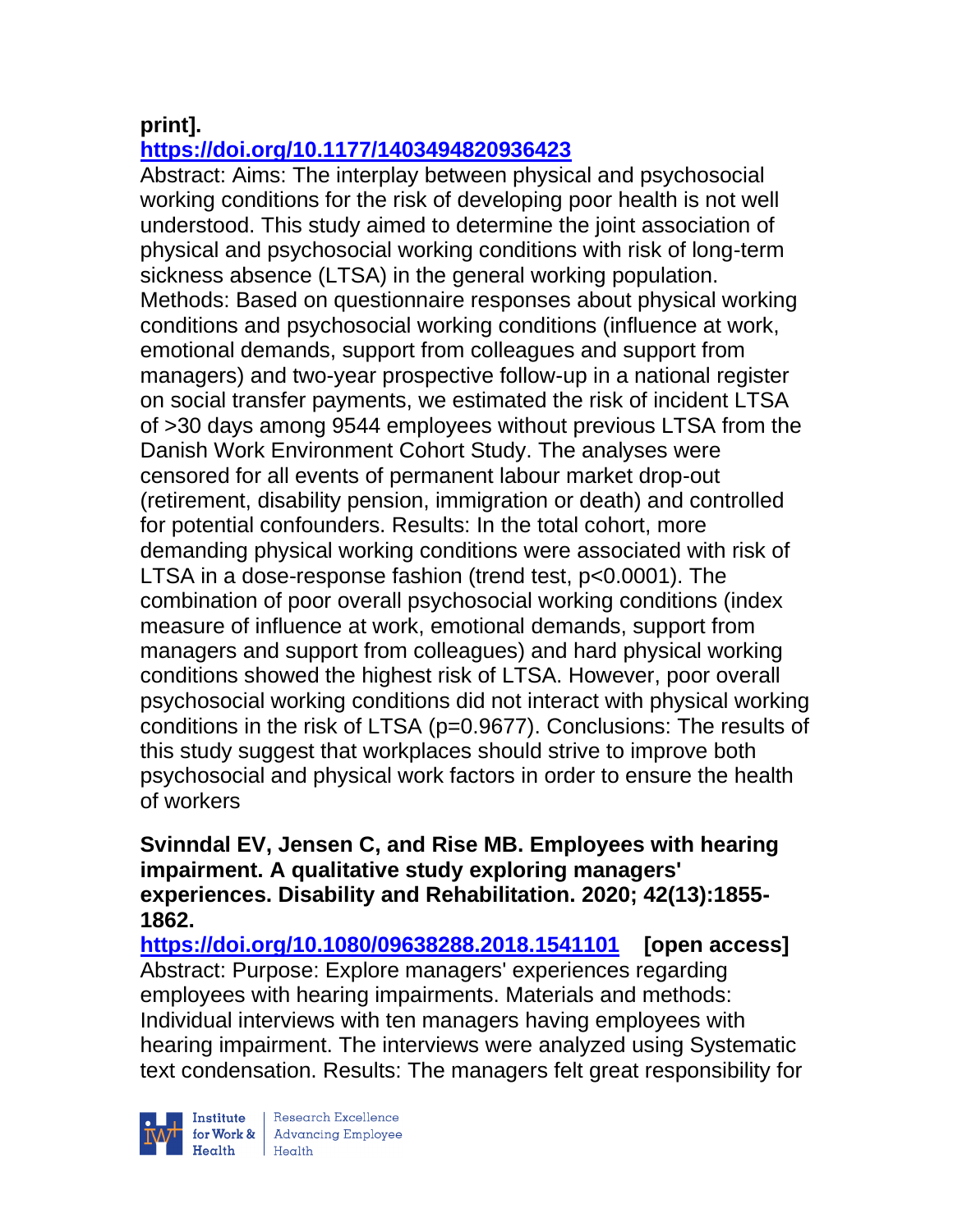their employees' functioning, but hearing loss issues were easily forgotten. They found access to information as imperative to secure workplace adjustments, and temporary needs, rather than permanent ones, were easily met. Despite their challenging nature, meetings were not accommodated to meet hearing loss needs. Support in accommodation processes at the workplace was not requested since minor adjustments were perceived as sufficient. Conclusion: The results show that there are barriers towards developing less strenuous working conditions for employees with hearing impairments. The implications of hearing loss should be recognized as risk factors for fatigue and treated accordingly. Appropriate services are necessary to support the stakeholders at the workplace and utilize the room for manoeuver in the accommodation process. Further studies should identify how such services can accommodate both the employees, and managers' needs. IMPLICATIONS FOR REHABILITATION Hearing loss as a risk factor for fatigue needs to be addressed by rehabilitation professionals. Vocational rehabilitation professionals are needed to support employees with hearing loss and their employers in making adjustments at the work place. Occupational rehabilitation professionals and professionals targeting hearing impairments are both needed in the process

#### **Zhang Y, ElGhaziri M, Nasuti S, and Duffy JF. The comorbidity of musculoskeletal disorders and depression: associations with working conditions among hospital nurses. Workplace Health & Safety. 2020; 68(7):346-354.**

## **<https://doi.org/10.1177/2165079919897285>**

Abstract: Background: Musculoskeletal disorders (MSDs) are the leading cause of pain and disability among nurses and are frequently accompanied by depression. However, the association between the comorbidity of MSDs and depression and working conditions has not been studied, which was the aim of this study. Methods: In 2015, all nurses ( $n = 1,102$ ) employed at a community hospital in the Northeast United States were invited to participate in this crosssectional study. A survey was distributed in which participants were asked to report on MSDs, depressive symptoms, as well as subjective working conditions assessed including physical demands, psychological demands, decision authority, social support, and workfamily conflict. Findings: 397 nurses responded (36%), and the



 $\begin{tabular}{|l|} Institute & Research Excellence \\ \hline for Work & Advancing Employee \\ Health & Health \\ \end{tabular}$